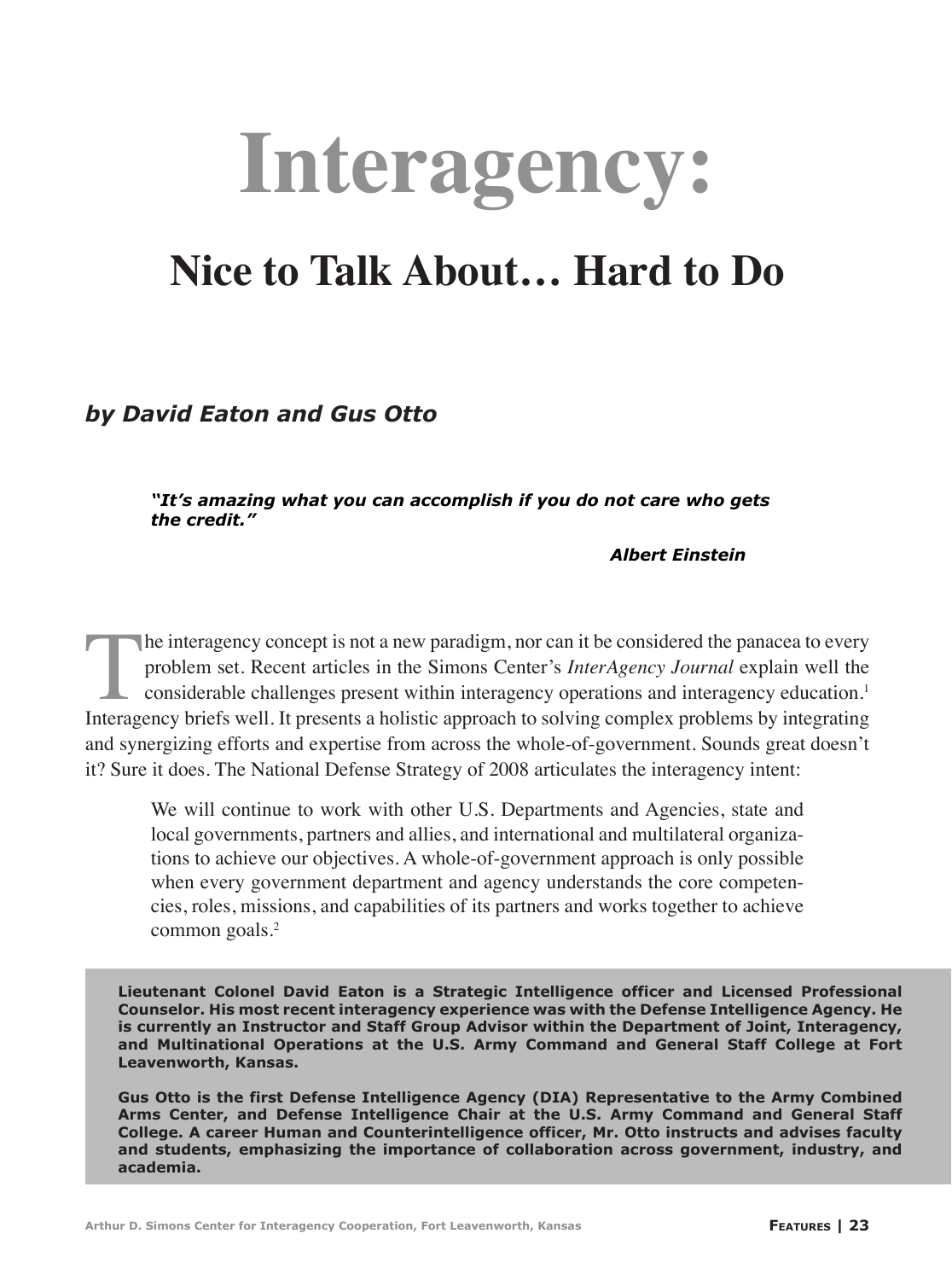Despite all the talk and insistence on tackling problems using an interagency approach, issues still plague the overall effectiveness of interagency partnerships. For example, in his article, "Team of Rivals: Building Civil-Military Synergy in the Interagency," Jeffrey S. Han identifies several enduring interagency non congruencies: "A majority of the civilian U.S. government representatives at the embassy had a difficult time understanding the role of military personnel assigned to a country

**There are places where the U.S. government is deliberately integrating and synchronizing efforts...but few where such efforts are working well.**

outside a combat zone."3 And Han accurately points out that "after the WiKiLeaks scandal, the State Department removed access to all of its diplomatic cables from the secure Defense Department SIPRNet.4 He also notes U.S. policymakers are well aware of interagency dysfunction stating: "Senator Claire McCaskill (D-MO.), a critic of Iraq war policy, said that interagency cooperation was an 'utter, abject failure' and that government divisions worked at cross-purposes, forming a 'circular firing squad'."5

There is no shortage of anecdotal and scholarly efforts scrutinizing the efficacy of interagency cooperation. Often within these literary stabs comes the recommendation or statement asking, "Why don't we just legislate interagency like we did for jointness in the Goldwater-Nichols Act?" In "Is it Time for an Interagency Goldwater-Nichols Act?" Sean Roche argues several possible architectural courses of action, both evolutional and revolutionary in legislative nature, toward a Goldwater-Nichols Act II-type solution. He concludes:

Adopting portions of the GNA [Goldwater-Nichols Act], passing legislations to reinvent the CSO [Bureau of Conflict and Stabilization Operations], and enforcing this legislation would lead to the emergence of an operational level for planning and action to provide the interagency, for the first time, the ability to reconcile policy decisions with the necessary action to achieve them.<sup>6</sup>

There are places where the U.S. government is deliberately integrating and synchronizing efforts across the federal, state, local, and multinational domains, but few where such efforts are working well. The dominance of organizational culture and parochial management emanating from constrained resources are hindrances to achieving truly effective interagency partnerships.

#### **Interagency History, Culture, Evolution and Change**

There are numerous examples of interagency failures. Some of the more recent, highly-visible failures question the need for interagency. At the federal level of the U.S. government, agency versus agency rivalries have existed since their creation. For example, on June 13, 1942, President Franklin Roosevelt signed Executive Order 69 transferring the existing office of Coordinator of Intelligence to the Office of Strategic Services (OSS) (the prelude to today's Central Intelligence Agency). Executive Order 69 also appointed William "Wild Bill" Donovan as Director of Strategic Services.7 During World War II, the OSS collected and analyzed strategic information required by the War and Navy Departments and planned and operated such special services as may be directed by those departments.8 This new office and appointment was not received well by either the Army or Navy and, more importantly, loathed by the Federal Bureau of Investigation (FBI). The FBI, established in 1908, was a powerful and wellestablished institution. FBI Director J. Edgar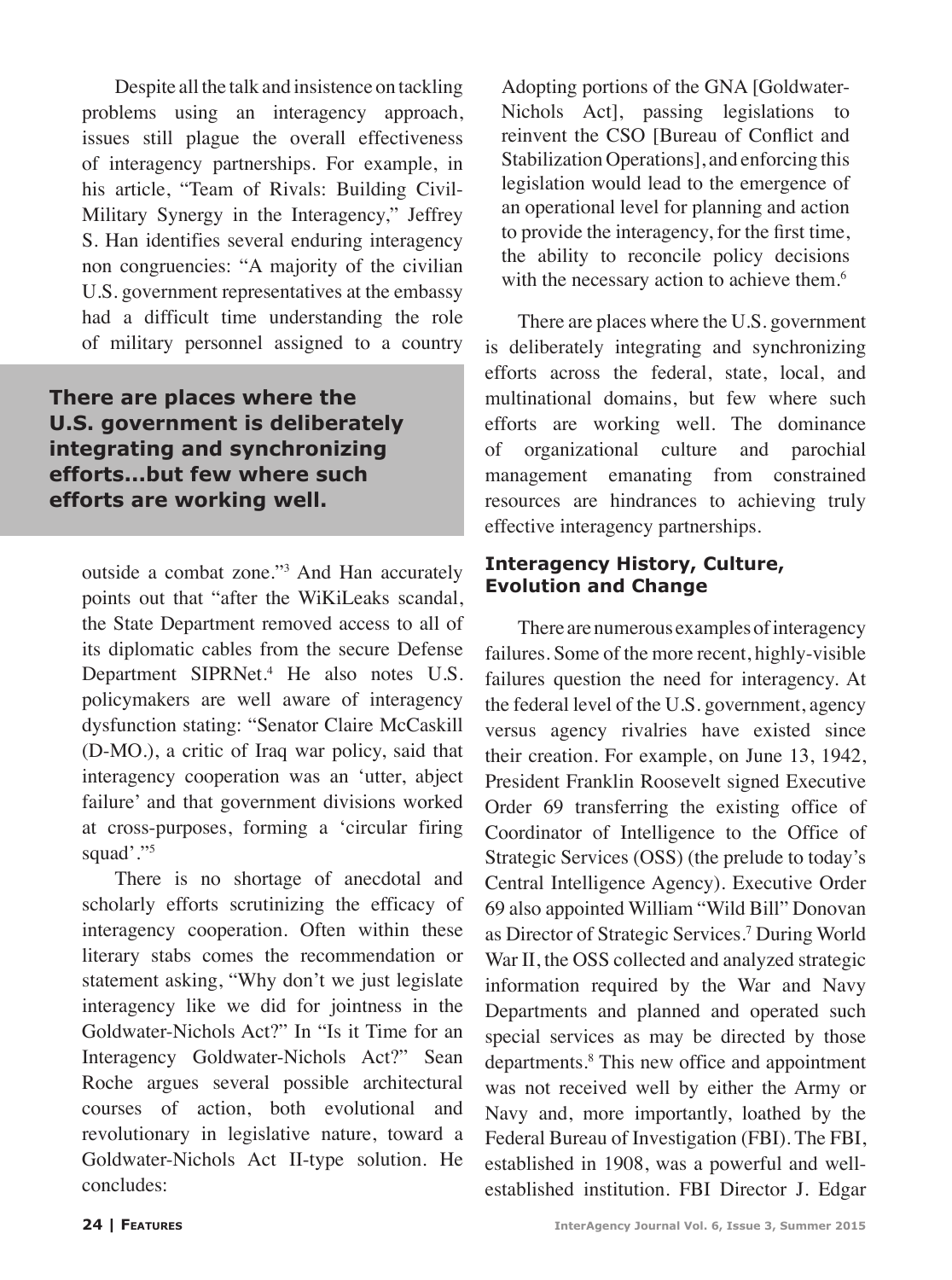Hoover personally disliked Donovan and the idea of OSS, and with the strength of the FBI, he actively subverted Donovan and his OSS organization throughout the duration of the war. In *Wild Bill Donovan,* Douglas Waller, describes Hoover's level of dislike for Donovan:

The sleaziest attack came from J. Edgar Hoover, whose Federal Bureau of Investigation had spied on Donovan and his OSS as if they were Nazi agents…[Hoover] had an FBI agent pass along to Truman a vicious rumor that Donovan was sleeping with his daughter-in-law, Mary.<sup>9</sup>

Needless to say the OSS-FBI relationship languished. Similarly the military Service attitudes towards OSS were less than cordial throughout WWII.

Today relationships between CIA and FBI are significantly improved. That is not to say the improvement and changes to policy to better enable the interagency partnership over time have not come without challenges

Are interagency partnerships more likely to be formed because of orders from a higher headquarters or as an extension of stakeholder friendships and mutually favorable relationships? Which partnership is more likely to be effective? Some argue a main reason for interagency collaboration and, at times, the interagency ineptitude of today resulted from the findings and recommendations of the 9/11 Commission. Within the 9/11 Commission Report Executive Summary, several findings and recommendations suggest enhancing the interagency approach, for instance:

- Determine, with leadership from the President, guidelines for gathering and sharing information.
- Make homeland security funding contingent on the adoption of an incident command system to strengthen teamwork in a crisis, including a regional approach.
- Build unity of effort across the U.S. government.
- The "need to know" should be replaced with a system of "the need to share."<sup>10</sup>

**Understandably some organizations, like people, need a crisis as a catalyst for real change.**

Understandably some organizations, like people, need a crisis as a catalyst for real change. As a result of the horrible effects of the attacks of 9/11, agencies were directed to move toward interagency as a perennial model rather than one suited for addressing crisis situations, with the hope of getting ahead of the enemy and achieving better outcomes in the future.

It cannot be understated that agencies were directed toward an interagency approach rather than experiencing a natural evolution of relationships into true partnerships. Each organization or stakeholder entering into the interagency partnership has its own culture and is uneasy with other organizational cultures. In *Organizational Culture and Leadership,* Edgar H. Schein, a leading expert in organizational culture states: "The most useful way to think about culture is to view it as the accumulated shared learning of a given group, covering behavioral, emotional, and cognitive elements of the group members' total psychological functioning."<sup>11</sup>

Could these agency-centric attitudes entering into a prescribed interagency partnership, each adding its own expertise and capabilities toward solving complex problems be considered a positive synergy rather than a risk-filled negative? Is the glass half-empty or half-full? Does each agency add to the combined interagency collective capacity or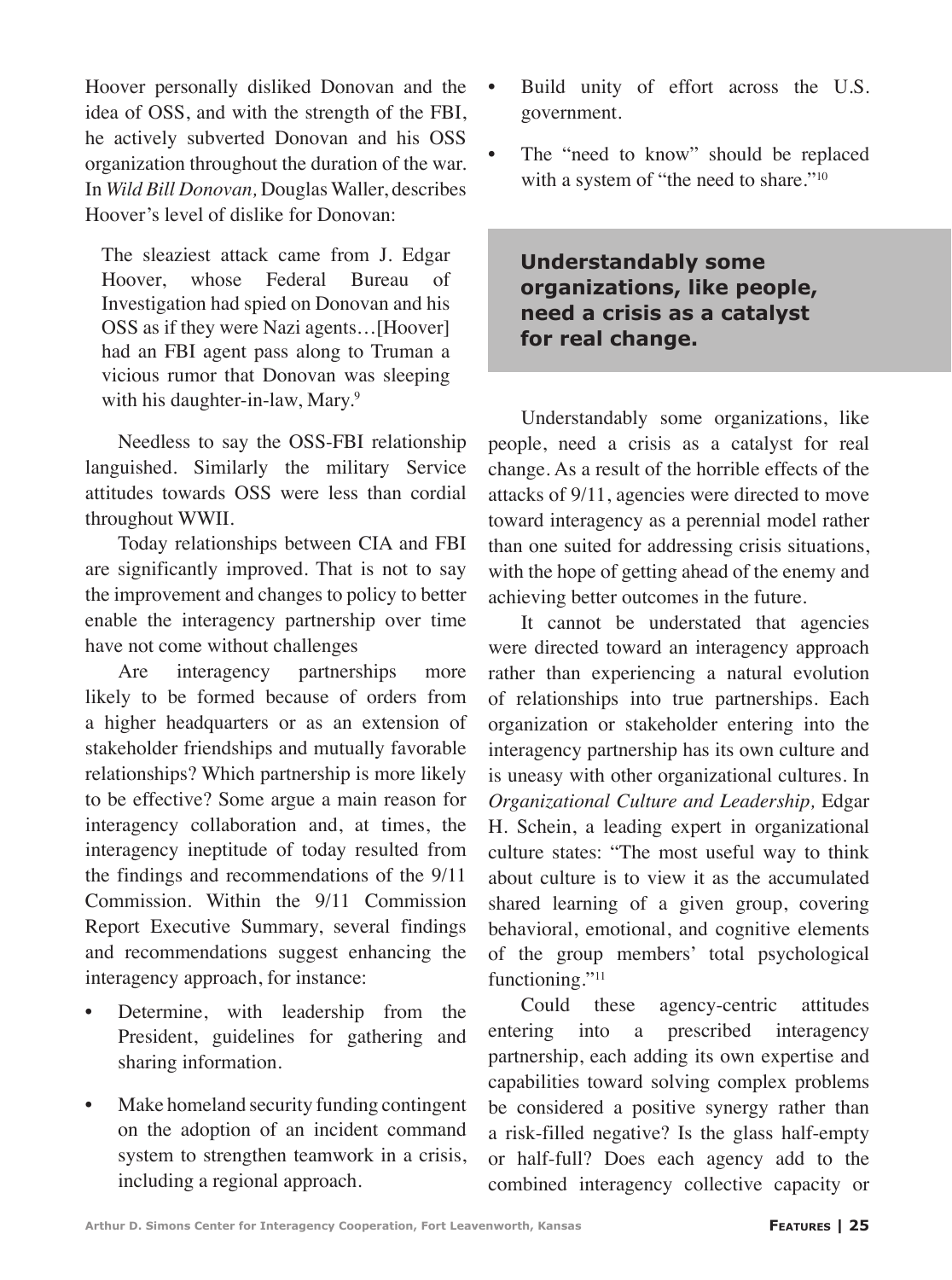only contribute to the clashing of cultures. If we believe the glass is half full, can we support it?

History more often paints the interagency clashing cultures rather than advancing efficiency. Correspondingly, the various personalities and cultures within an interagency partnership are more likely to be incongruent rather than analogous. For example, not unlike the early conflicts between OSS and FBI, similar culture and attitudinal clashes continue among law enforcement agencies and other local, state, and federal agencies. While there is no active organizational subterfuge, the sharing of information, jurisdictional authorities, and the cloak of investigation are among the regular impediments to true interagency cooperation.

### **Why must an effort within the interagency be based on setting aside or compromising personal or organizational beliefs?**

However, we must first consider what the interagency model asks law enforcement agencies to do. Interagency asks law enforcement to move away from their traditional approach and into an uncomfortable and risky partnership with little upfront benefit. The law enforcement officer and agency believe they take all the risk, do all the work, and are evaluated on the number of arrests and conviction rates. Additionally, they believe sharing their hardearned information within the interagency approach may risk confidential sources and important prosecutions may be jeopardized. Very little evidence exists to validate this fear. Indeed, a greater good can be achieved with an interagency and sharing approach. However, the interagency approach asks law enforcement to share what they risked their lives and worked hard for. In return the interagency promises and delivers very little. For example, the interagency

construct gains valuable insight derived from law enforcement. They then exploit it, analyze it, and develop a classified, comprehensive product that cannot be shared with the originator in the law enforcement community.

William J. Davis, Jr., in "Why Can't We All Just Get Along: Overcoming Personal Barriers to Inter-organizational Effectiveness," identifies with Edgar Schein and states: "Those who have become invested in an organization have been taught the correct way to perceive, think, and act, so not only are they wary of any other way, but they also consider any other way of doing things as just plain wrong." $12$ 

This assertion is certainly not a revelation, and yet its truth remains hard to overcome regardless of how much one believes in the interagency concept. Why must an effort within the interagency be based on setting aside or compromising personal or organizational beliefs? Why not change the narrative and expectations of interagency partners and embrace the various approaches and beliefs recognizing they are value added. One does not need to fully understand a culture or point of view to respect it and accept it as valid*.* Diversity of beliefs, diversity of culture, and diversity in what can be accepted as right within the interagency is its strength and not its weakness.

On February 11, 2014, in an interview with CNN Chief National Security Correspondent James Sciutto, Chief of Staff of the Army General Raymond T. Odierno answered a question related to the U.S. Army moving into the future:

Well, it is interesting. Now, the one thing so the one thing I will say is the one thing I think we'll see in future warfare is a couple of things. And you're aware of this, but I don't really—it would have to be something very grave for us to do something completely independent. I really believe everything we do, it'll be done in a joint context, obviously, an interagency,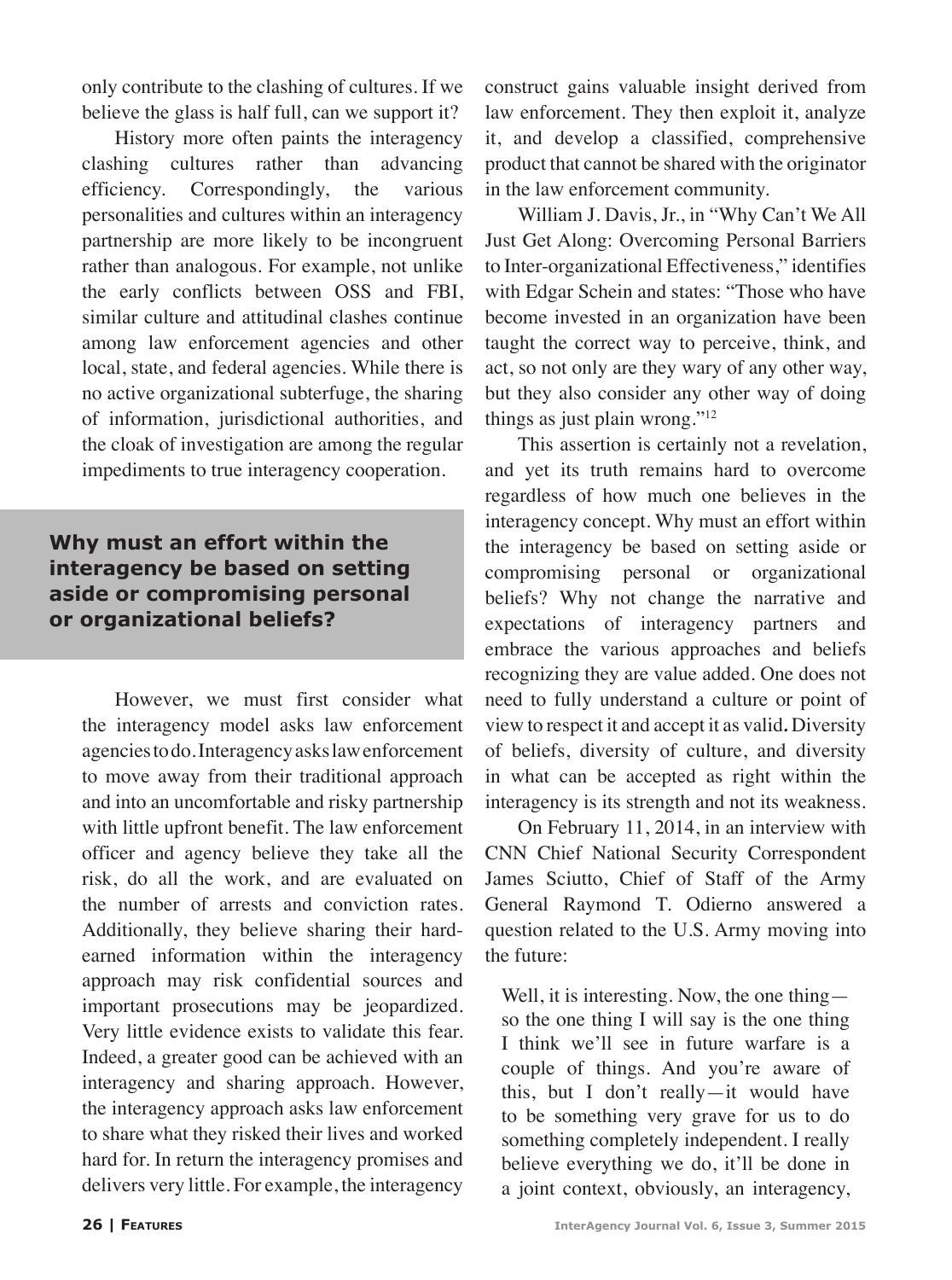intergovernmental, and on a multinational context. So I think that's how we're going to do things in the future. $13$ 

There it is again! Vociferous advocacy from the highest levels of the Army for the interagency approach. The interagency approach is not going away nor should it. Despite our nation's highest leaders' advocacy for the interagency, does lower leadership buyin exist elsewhere at agency and institutional levels? Does your organizational leadership buy into the interagency? If not, what's the "so what"?

Organizational culture and architecture are two reasons leaders resist the interagency model. For instance, is organizational staffing and budgeting capable of supporting an interagency construct? Is existing building space architecture adequate or is expansion or modifications necessary? Can present information technology support the blending of different and varying levels of required access and security? If the answer is "no" to any of these questions, are we still moving forward and by whose authority, under whose direction? And by the way, how are we going to pay for all the necessary modifications?

Furthering hindering leadership buy-in for interagency partnerships is parochial fiefdom management—the attitude that in a declining resource environment the best option is to hold on to what we have and hope we survive the next round of cuts. In fact, the promotion system rewards this behavior. At any mention of interagency partnerships, organizations or its leaders only hear the word "change," and change is harder than the status quo. Some argue any change during economic volatility can spell demise. Additionally, leaders could be thinking a move toward interagency might limit their access to top stakeholders. An example that demonstrates this rationale is in the creation of the Office of the Director of National

Intelligence. This "unifying effort" was one of several directed changes resulting from the 9/11 Commission. As a result, CIA was, at best, not warm to the idea of a separate Office of the Director of National Intelligence, and like Hoover years before, actively challenged the office. Subsequently, the creation of the Office of the Director of National Intelligence caused much confusion throughout the intelligence community, impacted access and influence with the President, and only recently reached the level of efficacy for which it was created.

**Despite our nation's highest leaders' advocacy for the interagency, does lower leadership buy-in exist elsewhere at agency and institutional levels?**

Leadership resistance to an interagency partnership can also emerge from questions of uncertainty on authorities. What authority will I and my organization have over personalities not from within my own organization? Will I or my organization be reduced in responsibility or scope? What authorities will other organizations have over my own people? What are or what will be the supervision and rating chains? Will I or any other of my people be "matrixed" into a nebulous existence within the interagency partnership? Are there statutes and other legalities that must be addressed? Are memorandums of understanding or memorandums of agreement already present that clarify these questions, or do we need to create and codify them before we even begin the interagency partnership? These are very important questions that deserve viable and accountable answers.

A fresh start to answering the interagency conundrum could be setting aside the requirement to understand, subjugate, or change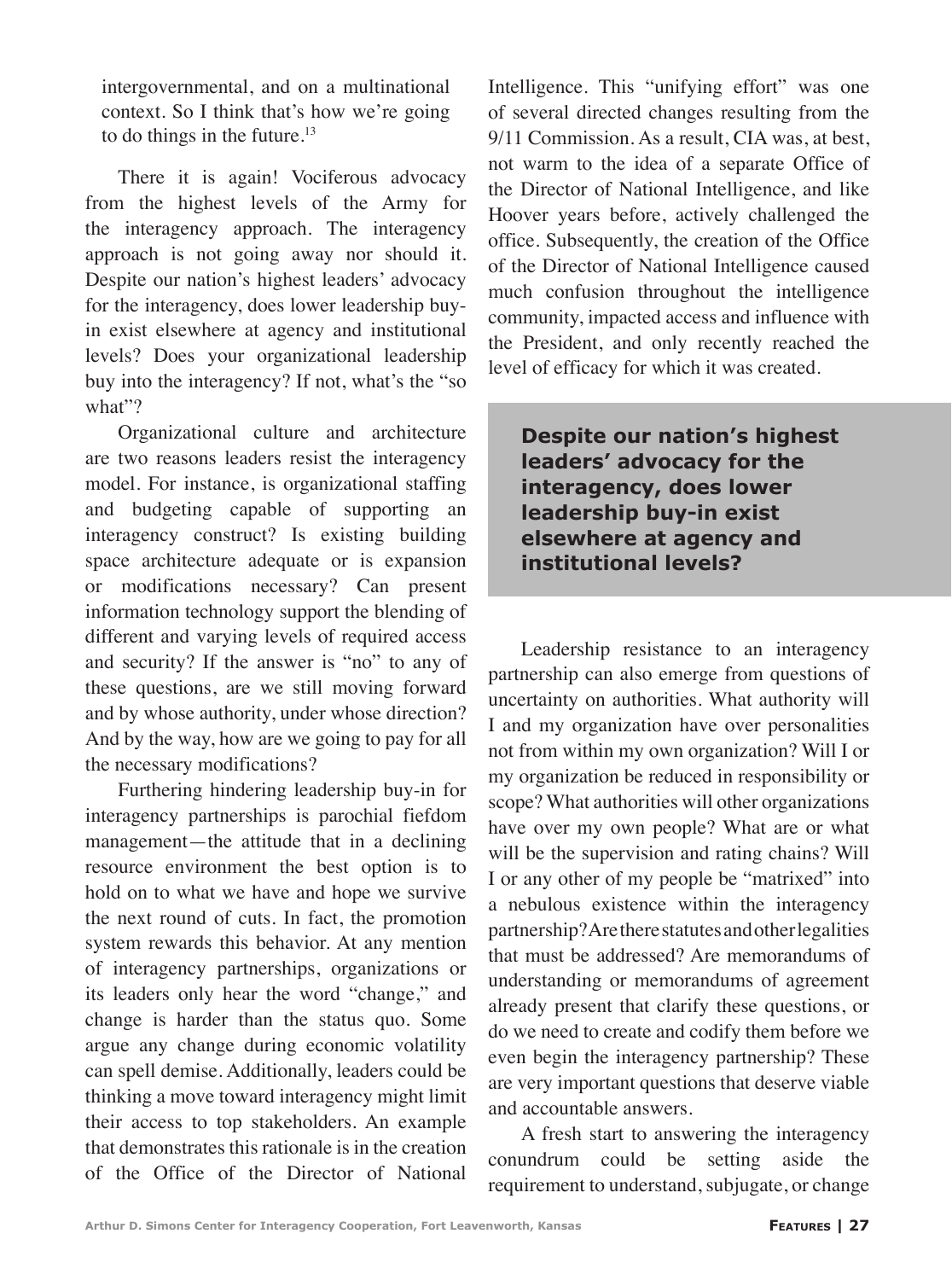the aspects of the varying beliefs and cultures within the interagency and simply agree to respect the diversity of all.

In his book *Organizational Change Theory and Practice,* W. Warner Burke, a recognized expert in organizational culture and change, asserts "you don't change culture by trying to change culture."14 He further explains: "Culture is 'the way we do things around here' and concerns deeply held beliefs, attitudes and values. Taking a direct, frontal approach to changing values is fraught with difficulty, resistance, and strong human emotion."15

It could be argued the 9/11 Commission Report, in its admonishments and directed recommendations to government agencies, though well-intended, attempted to direct

**Even with leadership buy-in, adequate resources, and the best of intensions, achieving true interagency is dynamic and remains hard to do and harder to maintain.**

> culture change and, as a consequence, stoked the perennial fires of interagency discourse. Nonetheless, interagency dissonance (and unique expertise within its diversity) can and should be harnessed into a bigger cultural and psychosocial equation focused on individual and organizational attitudinal shift toward a true appreciation of the interagency approach.

> Interagency collaborations can and do work better than any blending of agency silos of excellence ever could. It worked in tactical fusion centers in Iraq and Afghanistan during the most crucial and dangerous of circumstances and can work well in more steady-state military and domestic efforts. Importantly, interagency partnerships can and do work at all local, state, federal, and municipal levels, and it all starts with

respect toward all members of the partnership. Can it blatantly be stated interagency works? Some of the why behind such a bold statement starts with the current workforce. For example, many of those working within the U.S. intelligence community started working there after the attacks on 9/11. In general, they are younger, well educated, well-traveled, and not personally encumbered by some of the negative characteristics of deep-seated organizational culture. Additionally, interagency collaboration works because "you don't know what you don't know." You start to find out what you do not know when the interagency partners enable those learning opportunities. More and more, problem sets such as combating transnational organized crime are global in scope, and the interagency model fosters the relationships that aid in the understanding of existing statute, jurisdiction, and authorities.

Examples where people and their organizations are achieving this attitudinal shift toward interagency as the model vice the exception can be seen in an effort led by the Texas Department of Public Safety. Even with leadership buy-in, adequate resources, and the best of intensions, achieving true interagency is dynamic and remains hard to do and harder to maintain.

Over the past few years the State of Texas has been in the national spotlight during several high visibility events. Examples include the recent migrant surge across the U.S. southern border, the 2009 and later 2014 Fort Hood shootings, and the ongoing effort to stem the flow of drugs and violence into the U.S. from Mexico.

Captain Jaeson Jones from the Texas Department of Public Safety 2014, guest lecturer to the U.S. Army's Combined Arms Center's Command and General Staff College, shared the following insights in a June 5, 2014 Fort Leavenworth Lamp article: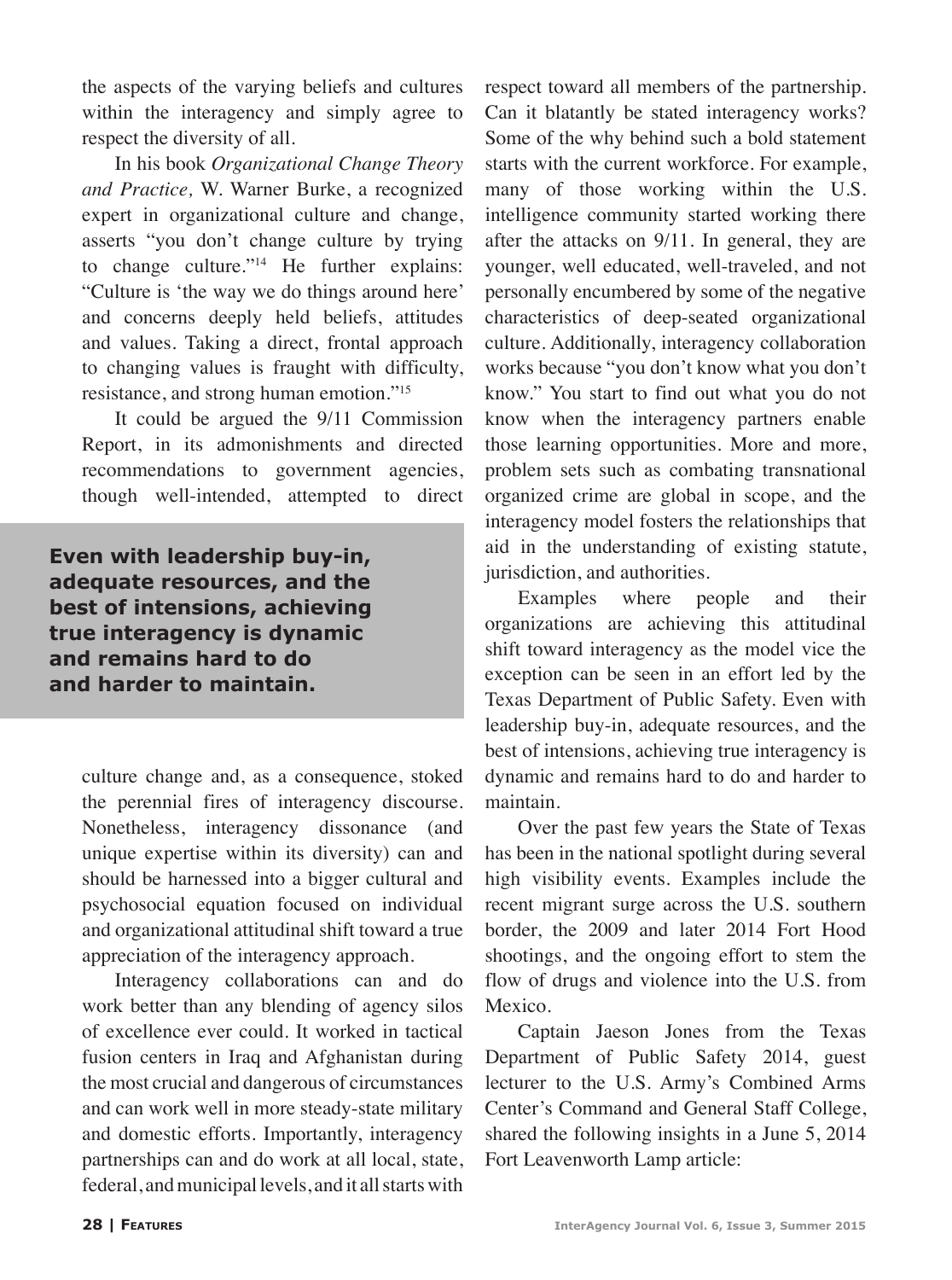First, it is not just the sharing of information but the persistent personto-person collaboration that makes the difference between "talking" interagency and actually "doing" the interagency approach identifying and solving problems.

Second, it all starts with trust. Start with small projects and exchanges and build trust between stakeholders.

Third, it's not the mission or vision statement that makes the interagency it's people. From the top leaders down to individuals in each organization, it is the day-to-day and face-to-face due diligence that enables true interagency cooperation. It makes no difference if people are from the local state or federal level. Leaders must embrace, embed, insist on and reward the interagency partnership. Stakeholders at all levels need to find ways to incorporate and institutionalize the interagency approach within their day-to-day activities.

Fourth, an interagency approach is more an attitude toward a new way of doing business than a capitulation. Interagency work is hard work. It's a long-term persistent uphill battle against existing personal and organizational comfort zones, fortified paradigms and declining resources. Once interagency cooperation is established, the relationships need constant attention and reintroductions resulting from changes in leaders and missions. The attitude must be interagency—it is hard but the benefits make it worth the efforts.

Finally, interagency enables everyone and every agency to become better at what they do, what the Department of Defense calls "synergy." Despite the upstart costs in manpower, personal egos and institutional prestige—interagency works and by doing so more organizations are successful and more mission are accomplished.16

#### **Conclusion**

Being on the ground together is paramount. Operational tempo, schedules, and technology can distract from the interagency process; however, being there in person speaks volumes toward commitment and trust. In his graduation speech to Command and General Staff Officer Course class 2014-01, Commanding General of the Combined Arms Center at Fort Leavenworth Lieutenant General Robert Brown emphasized several aspects of trust and teamwork: "This is a complex environment out here that demands cooperation and collaboration to succeed… If we don't work together, we are going to fail."<sup>17</sup> Trust is the foundation of all relationships and interagency partnerships especially so. Relationships are strengthened through shared experiences. Trust one another and start with small efforts and manage expectations with hard but constructive honesty.

**Being on the ground together is paramount. Operational tempo, schedules, and technology can distract from the interagency process; however, being there in person speaks volumes toward commitment and trust.**

Show up every time with something you can contribute to the overall effort. Be willing to break away from your own organizational paradigms and adapt others. An example from Texas Department of Public Safety was a legacy of over-reliance on the 1930 Uniform Crime Report. Today's operational and criminal environment in and around Texas is not accurately captured in the Uniform Crime Report and does not accurately reflect all the data and nuance relating to criminal activity. The Department of Public Safety adapted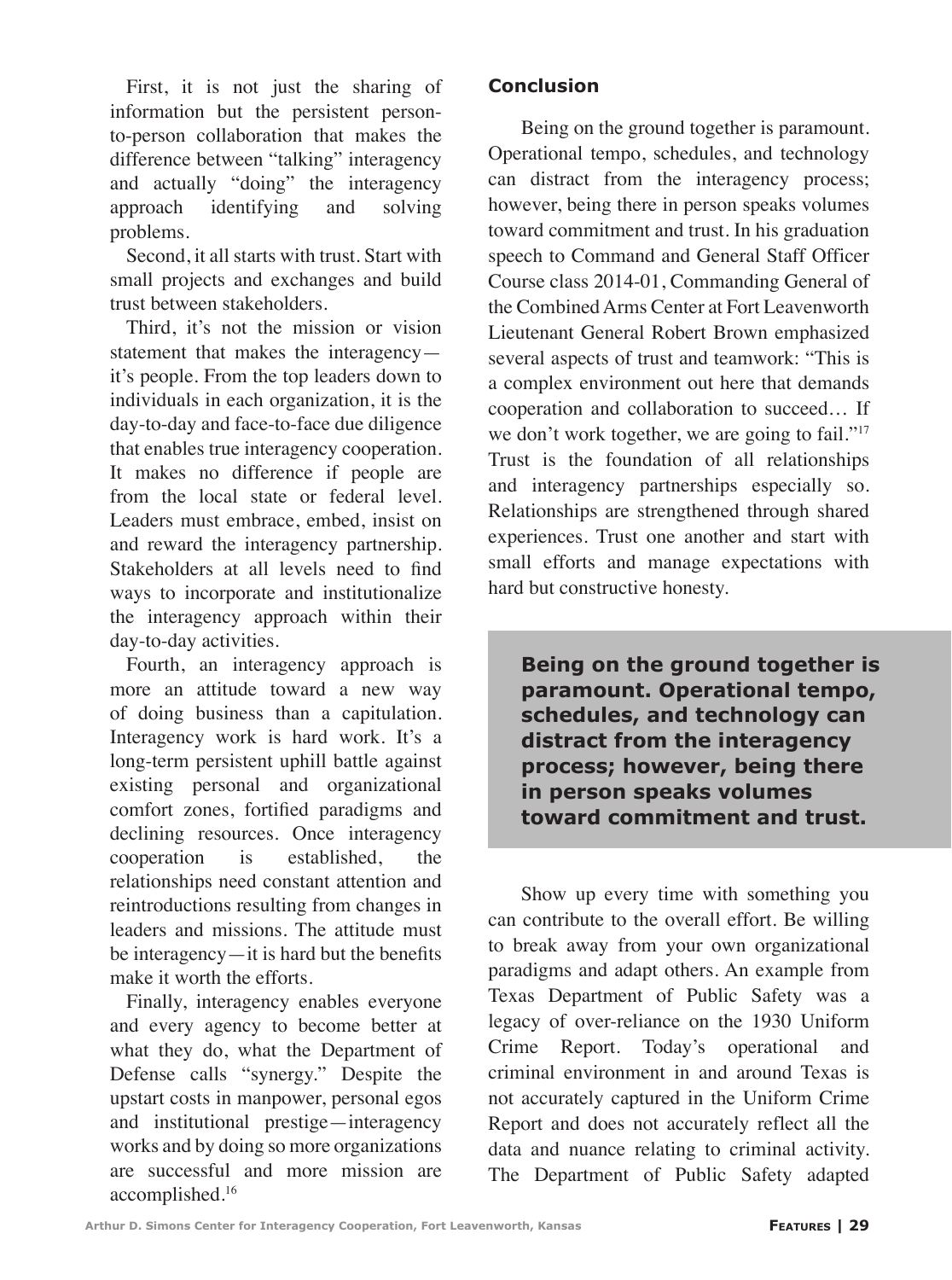and now uses several variations of data and reporting to collect, analyze, assess, and respond to all safety-related activities throughout Texas and neighboring states. Send the right people to represent your organization; send the best and you get the best, send the worst and everyone knows it. Take the time to properly vet the people that will represent your organization. Send the people into the working groups who understand the importance of the interagency approach and ensure, when the timing is right, those with decision-making authority are in the room. Nothing says "we don't care about this effort" louder than a liaison officer or working group member saying, "I have to take this information back to my higher for a decision." Interagency partnerships, not unlike personal relationships, are better if initiated and maintained through a natural outpouring and shared interests and outcomes.

Interagency successes are not like single organization successes. The attitudinal shift needed for personal and organizational expectation management in this arena is "success for one is success for all." The majority of time no single individual or organization will be able to stand up and say, "We did this and we should get all of the credit, we should be allocated more resources or we should be more in charge of this whole effort." When interagency participants change within the partnership, it is crucial for these reintroductions to be on a personal as well as professional level. And nothing says the interagency partnership is over louder than failing to backfill a vacant working group partner when he or she changes out.

The interagency approach enables synergy at every level but can be costly. Recruitments, evaluations, and promotions driven by collaborative success will help codify the concept of synergy and therefore make "the juice worth the squeeze." *IAJ*

#### **NOTES**

1 Jeffery S. Han, "Building Civil-Military Synergy in the Interagency," *InterAgency Journal*, Vol. 4, Issue 2, Summer 2013; Russell B. Crumrine, Jr., "Ripples in the Pond CGSOC Interagency Education," *InterAgency Journal*, Vol. 5, Issue 1, Winter 2014; and Ryan Hilger, "Fundamentally Restructuring Interagency Operations for Future Success," *InterAgency Journal*, Vol. 5, Issue 1, Winter 2014.

2 National Defense Strategy, June 2008, pp. 17–18.

3 Han, p. 13.

4 Massimo Calabresi, "State Pulls the Plug On SIPRNet," *Time,* November 29, 2010, <http:// swampland.time.com/2010/11/29/state-pulls-the-plug-on-siprnet/>, accessed on May 3, 2013, quoted in Jeffery S. Han, "Building Civil-Military Synergy in the Interagency," *InterAgency Journal*, Vol. 4, Issue 2, Summer 2013.

5 Ernesto Londoňo, "Report: Iraq Reconstruction Failed to Result in Lasting, Positive Changes," *Washington Post*, March 5, 2013, quoted in Jeffery S. Han, "Building Civil-Military Synergy in the Interagency," *InterAgency Journal*, Vol. 4, Issue 2, Summer 2013.

6. Sean Roche, "Is it Time for an Interagency Goldwater-Nichols Act?" *InterAgency Journal*, Vol. 4, Issue 1, Winter 2013, pp. 12–20.

7 Franklin D. Roosevelt, "Order Establishing the Office of Strategic Services," June 13, 1942, quoted in Gerhard Peters and John T. Woolley, *The American Presidency Project*, <http://www.presidency.ucsb.edu/ ws/?pid=16274>, accessed on May 3, 2013.